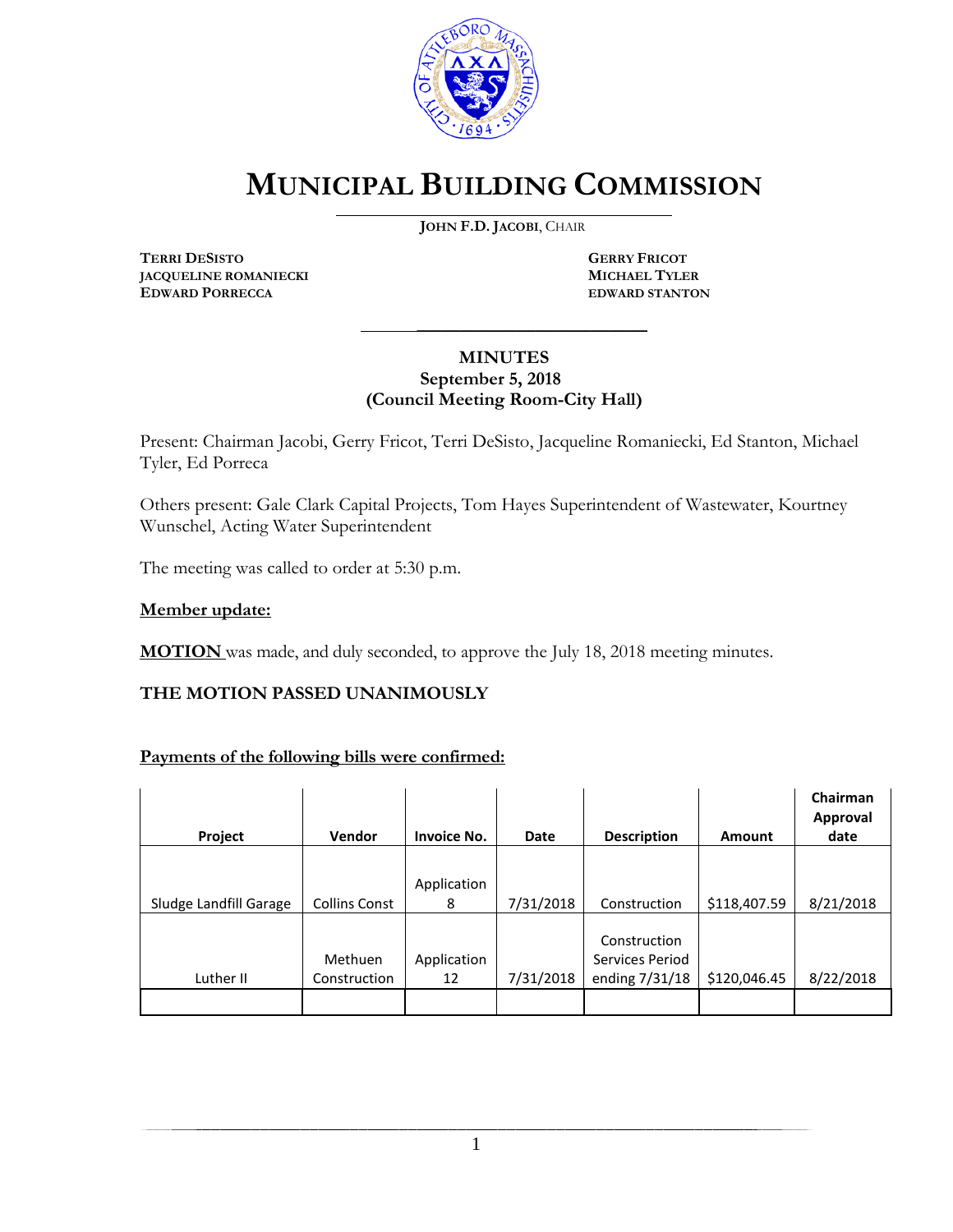# **SLUDGE LANDFILL GARAGE**

Tom Hayes provided project update.

Mr. Hayes reviewed change order #3 from Collins Construction. The City is pursuing liquidated damages from Collins due to construction delays. Mr. Hayes and Mary Mancini, CDM Smith to meet with City Solicitor Lauren Galvin to review plans for mediation and means to collect liquidated damages. Project status report from CDM Smith provided to members and attached to minutes. (Attachment 1)

**MOTION: To approve change order #3 from Collins Construction in the amount of \$2,802.71 and extend time to complete work by 8 calendar days.** 

# **THE MOTION PASSED UNANIMOUSLY**

**MOTION: To approve invoice 90053414 from CDM Smith in the amount of \$119,000.00 for engineering services through August 1, 2018.**

# **THE MOTION PASSED UNANIMOUSLY**

# **LUTHER PHASE II PROJECT**

Kourtney Wunshcel provided update on project and explanation of Change Order #3. Pump testing and generator under load testing are outstanding items. Change order extends the date of completion to October 30<sup>th</sup>. Change order is due to plant operators not under control of the contractor. The pipe used for pumping is in use to feed raw water to plant. Once Water Dept. changes overs to Orr's Pond for winter they may test the pump. This should occur by October 30<sup>th</sup>. Chairman Jacobi asked why engineer did not grant substantial completion. Engineer does not recommend granting substantial completion until pump and generator testing complete. MBC Tour scheduled for Luther October 3rd.

#### **MOTION: To approve application of payment #13 from Methuen Construction in the amount of \$15,934.80.**

# **THE MOTION PASSED UNANIMOUSLY**

**MOTION: To approve change order #3 from Methuen Construction in the amount of \$5,711.38 and extend completion date by 122 days.**

# **THE MOTION PASSED UNANIMOUSLY**

# **ATTLEBORO/PAWTUCKET INTERCONNECT**

Building location changed. Water sampling performed to establish baseline, all complete except for copper and lead. Additional water sampling to occur after construction. Solicitors office in touch with property owner to discuss acquisition of property. Ms. Wunschel expects building drawing by end of September from CDM Smith.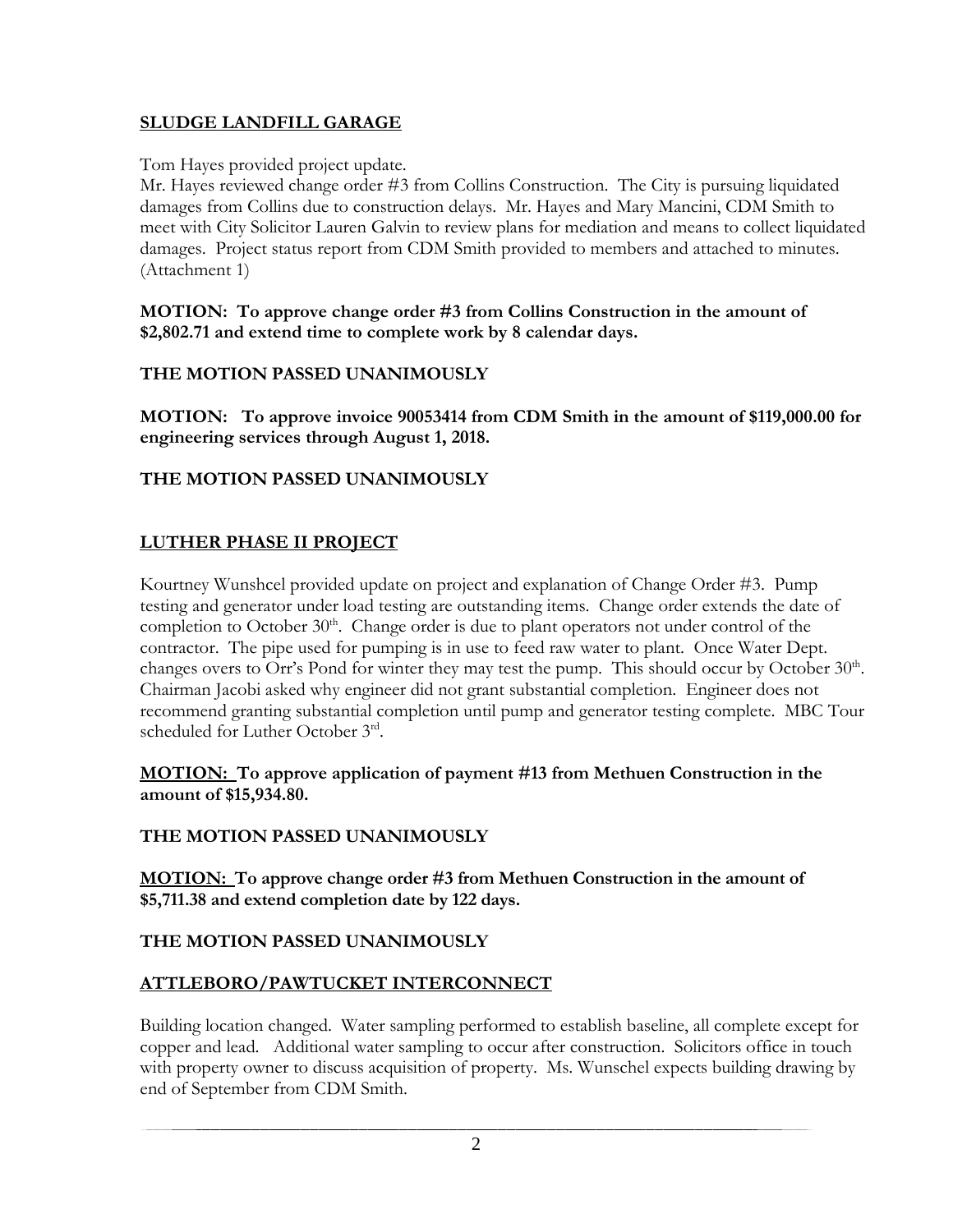**MOTION: To approve payment of CDM Smith invoice #90053995/9 in the amount of \$12,086.30 for engineering services July 1-July 28, 2018**

#### **THE MOTION PASSED UNANIMOUSLY**

#### **LIBRARY PHASE II PROJECT**

Building envelope study performed August 9<sup>th</sup>, MEP evaluation performed on September 5<sup>th</sup>. Report from BH&A expected mid-October.

**MOTION: To approve ABM Group invoice #2525 dated September 4, 2018 in the amount of \$1,320.00 for Owners Project Representation Services for the period of March 4, 2018 through August 25, 2018**

#### **THE MOTION PASSED UNANIMOUSLY**

**Next Meeting Dates[1](#page-2-0) :** 

<span id="page-2-0"></span> $\overline{a}$ 

#### **October 3, 2018-tour of Luther Dam**

**MOTION** was made, and duly seconded, to adjourn.

#### **THE MOTION PASSED UNANIMOUSLY**

**Time of adjournment: 6:34 p.m.**